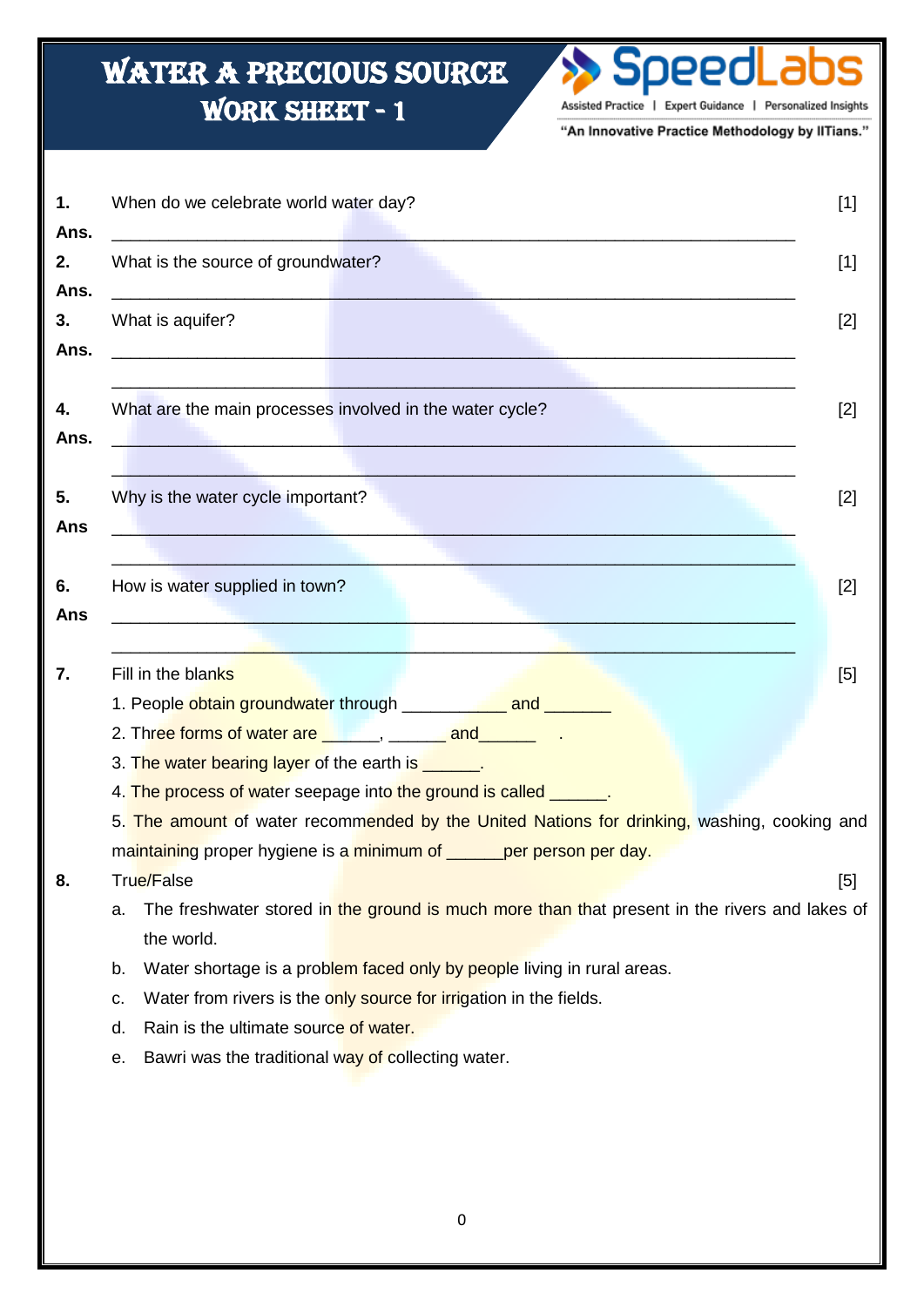## **WATER A PRECIOUS SOURCE WORK SHEET - 2** Assisted Practice | Expert Guidance | Personalized Insights "An Innovative Practice Methodology by IITians." What year was celebrated as the International Year of Freshwater and what was its significance? [1]  $\mathbf{1}$ . **Ans**  $2.$ What is the minimum amount of water recommended by the UN per day?  $[2]$ Ans.  $3.$ What are the causes of depleting water table?  $\lceil 3 \rceil$ Ans 4. How is water cycle important in maintaining the water levels on earth? How can we utilise it efficiently to obtain freshwater?  $[3]$ Ans. 5. Explain the use of bawris in water management  $[3]$ Ans.  $2.$  $[3]$ Explain the distribution of water on earth. **Ans** 3. How is groundwater recharged? Why is it important?  $[3]$ Ans.  $[3]$ 9. What is the source of water in each of the following? (b) Ground (c) Atmosphere \_  $10.$ Water is very precious for all the living beings. What will happen in future if we do not save water  $now?$  $[3]$ Ans. Head Office: 106-107-108 Lake Homes Shopping Complex, Chandivali IRB Road, Mumbai 400076 T.: 022 4120 3067 | E.: info@speedlabs.in

Page  $|1$